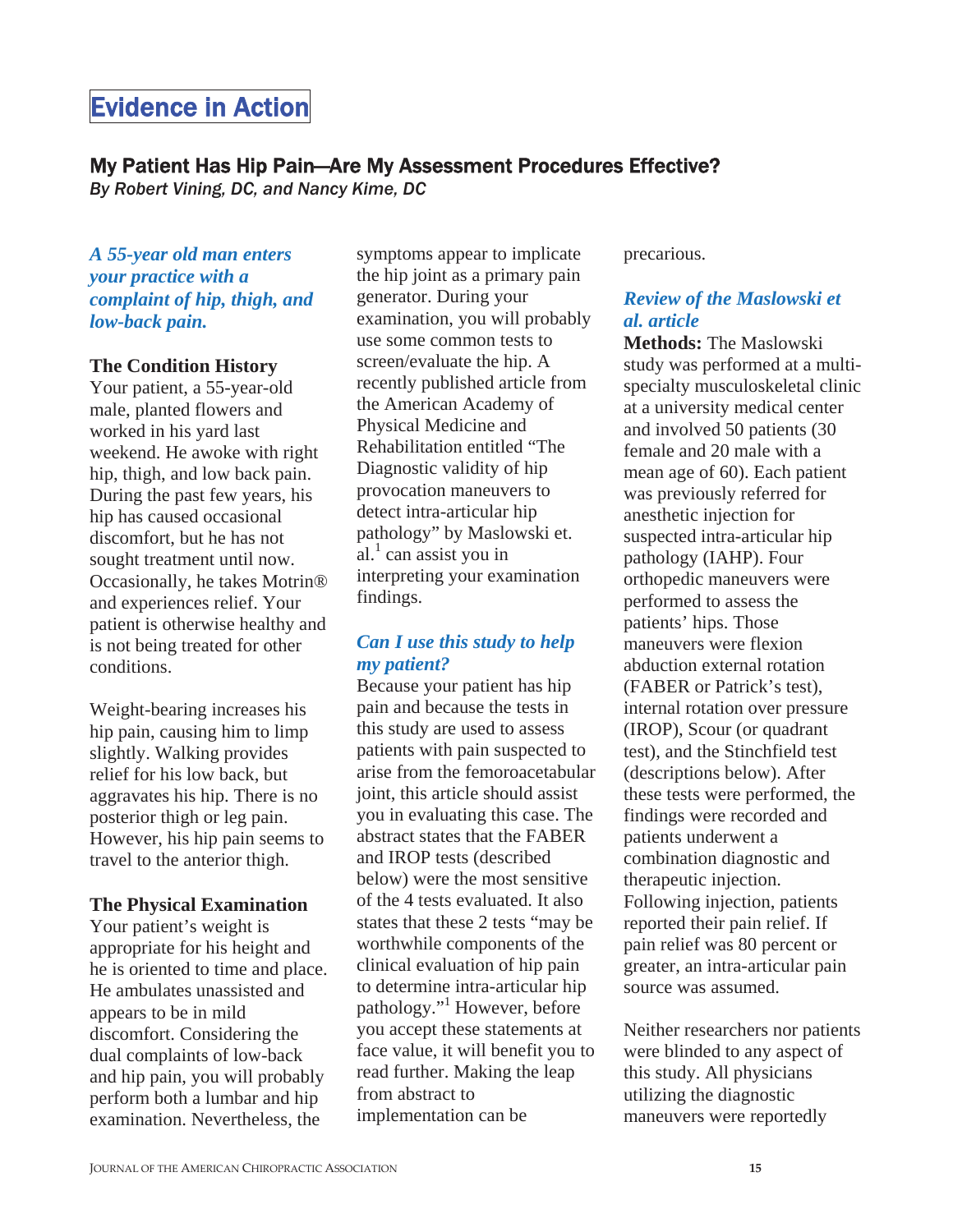employing them in the same manner. However, no standardization process was reported.

**Results:** Investigators reported sensitivity values (how good a test is at detecting IAHP) at 0.88-0.91 for IROP and 0.81- 0.82 for FABER. Sensitivity for the Stinchfield and Scour tests was poor. Specificity values (how good a test is at ruling out IAHP) for all tests were low. Positive and negative predictive values (how well tests predict response to intraarticular injection) were also low for all tests.

Sensitivity values of 0.8 or more are considered good for these types of tests. A value in the  $0.8 - 0.9$  range means the test is good to excellent at indicating the presence of a condition when positive. The results in this study indicate that the FABER and IROP tests were fairly good at detecting IAHP, but the Scour and Stinchfield tests were not.

Confidence intervals (CI's) for the two most sensitive tests were 0.57-0.96 (FABER) and 0.67-0.99 (IROP). One can think of a CI as predicting the value if the study were performed again, or as an indicator of the variability of the data in this study. These indicate that FABER and IROP demonstrated mild to high sensitivity in this study.

**Conclusion:** Based on these results, the authors concluded

# **Evidence in Action**

that the IROP and FABER tests were sensitive enough to recommend for use when evaluating patients with potential IAHP but not for predicting response to intraarticular injection. The Scour and Stinchfield tests were not recommended as useful for IAHP evaluation because their sensitivity and specificity values were low. When found to be negative, none of the four tests were effective at ruling out an intra-articular pain generator.

**Limitations:** All patients in this study presented a clinical picture consistent with an intraarticular pain source. Because this patient population was preselected in this manner, one should not assume the sensitivity of the studied tests is equal in a general or firstexposure hip pain population.

Low-back pain leading to pain in the hip region was not specifically evaluated in this study. Therefore, patients with spine-related conditions were not excluded from participation. Including these patients could confound results.

Key clinical information including symptom duration, history of injury, and the presence of mechanical symptoms was not collected, nor was information regarding the location of pain before and after injection, which could have further defined the source of pain and the utility of injections. Finally, the injection

volume (10 ml) was large enough to potentially overflow the joint space, which can reduce pain in extra-articular tissue, leading to potential false negative and false positive results.

# *Are the study findings applicable to this patient?*

How you view the appropriateness of these tests for use in your evaluation depends on several clinical details not included in the simulated scenario above. Knowing that the FABER and IROP tests are somewhat sensitive, they will lend evidence toward the diagnosis of an intra-articular pain source if positive during your exam. The evidence will be stronger when your patient's history and presentation closely match the population studied in Maslowski, et al. However, if these tests are negative, they will not help you rule out intraarticular pain.

You may decide to search for sensitivity and specificity values for other common evaluation maneuvers. Using the PubMed search terms hip, manual, diagnosis and predictive, you can find an article by Youdas et. al. that examines the Trendelenburg test as a potential tool for identifying patients with hip osteoarthritis.2

### *What is your decision?*

After incorporating this information with your systematic clinical evaluation,